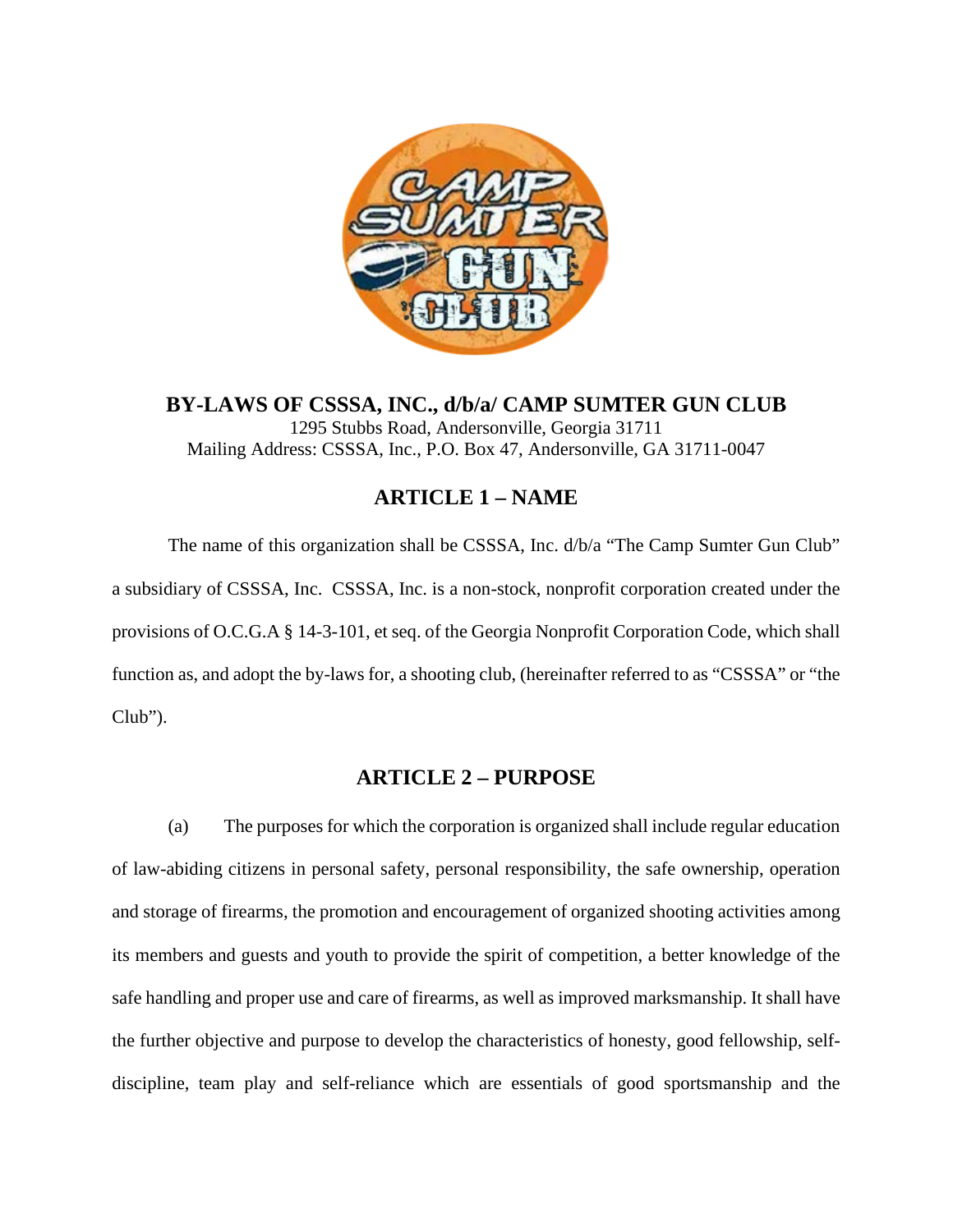foundation of patriotism, and to conduct any lawful affairs for which corporations may be incorporated under the Georgia Non-Profit Corporation Act.

(b) Objectives of CSSSA shall be to encourage and to regularly provide firearms education and training of adults and youth and the organized shooting of firearms among those persons residing in our community, with a view toward a better knowledge on the part of such persons of the safe handling and proper care of firearms, as well as improved marksmanship. The Club shall pursue these objectives in accordance with the purposes and objectives of Georgia Sport Shooting Association ("GSSA"). CSSSA will also encourage and provide training in the use of firearms for sport as an essential contribution to national security, for personal defense and as a bulwark of individual liberty. CSSSA shall maintain affiliation with the GSSA and shall own and operate a sport shooting range. A sport shooting range as defined under Georgia law means an area designated and operated by a person for the sport shooting of firearms and not available for such use by the public without payment of a fee, membership contribution, or dues or by invitation of an authorized person, or any area so designated and operated by a unit of government, regardless of the terms of admission thereto. CSSSA will own and operate a sport shooting range which will be designed for the safe use of rifles, pistols and shotguns.

#### **ARTICLE 3 – MEMBERSHIP**

(a) Any individual eighteen (18) years of age or older may become a member of CSSSA, provided a vacancy exists, after:

- (1) Completing a membership application.
- (2) Agreeing to be bound by all applicable Club Rules and Regulations.
- (3) Be a citizen of the United States or be lawfully in this country and state.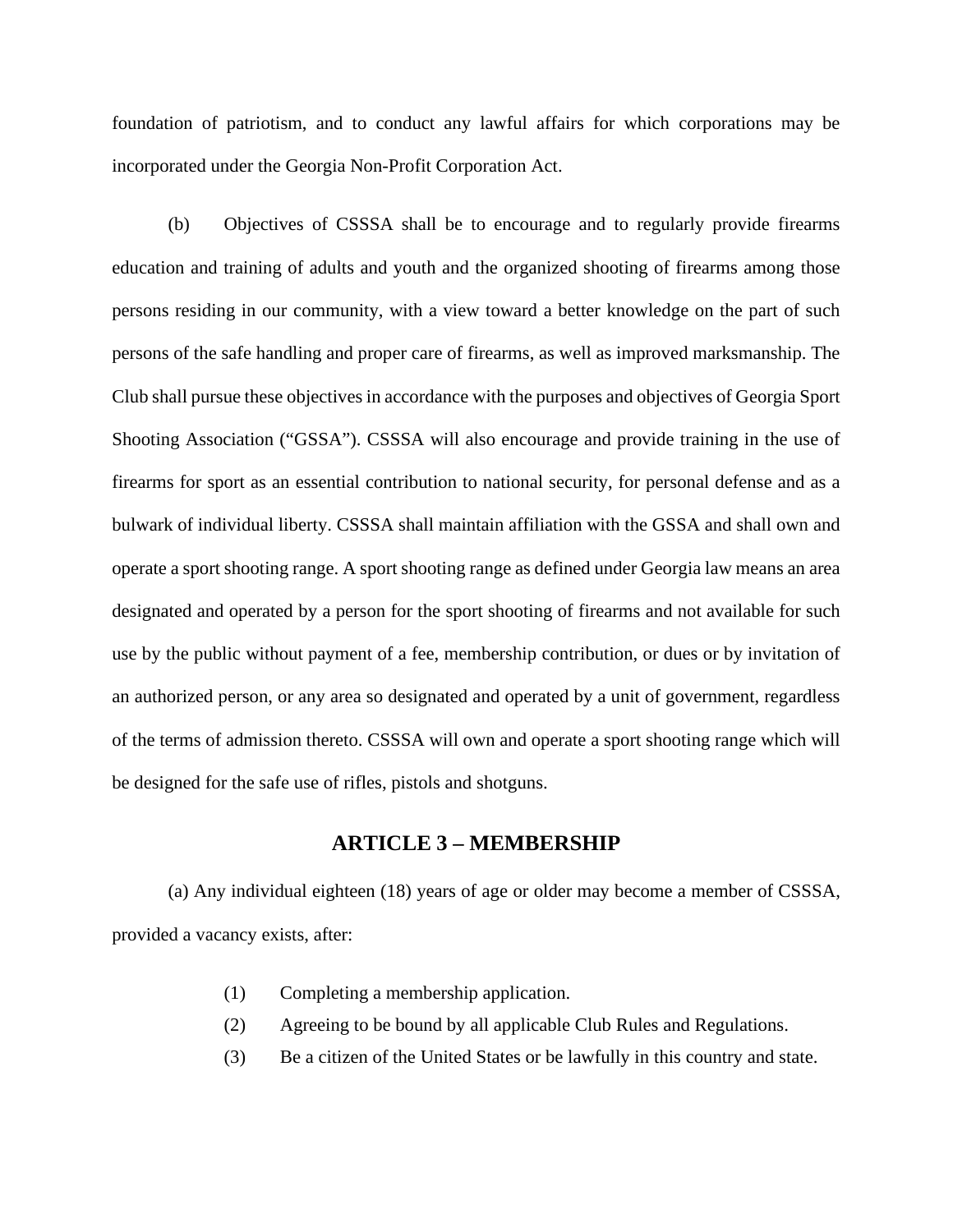- (4) Present a copy of your Georgia Weapons Carry License or a completed CSSSA Law Enforcement Verification form signed by a law enforcement official.
- (5) Be able to lawfully own and possess a firearm in this state.
- (6) Payment of annual dues and any other applicable fees.

(b) Membership in CSSSA shall not be restricted in any way by an applicant's race, religion, sex, or country of origin.

(c) It will be the responsibility and duty of each member in good standing, in a timely manner, to keep the Club informed of any changes in mailing address, email address, phone number changes of any other changes in information that is no longer accurate contained in the Member's original membership application.

## **ARTICLE 4 – NRA MEMBERSHIP AND CLUB DUES**

(a) All members, Directors, and Officers of the Club are encouraged to be members of the National Rifle Association of America ("NRA").

(b) The Club's Board of Directors shall, from time to time, set the amount of the annual dues and assessments, if any, that each member of the Club must pay to be considered a member in good standing of the Club. Such dues shall be payable by each member not later than May  $1<sup>st</sup>$ of each year. No member of the Club in arrears after May 15th shall be a member in good standing of the Club, and as such, will not be eligible to vote or to enjoy any of the other privileges or benefits of the Club.

(c) The Board of Directors may suspend the acceptance of membership applications until such time that a maximum membership level be established and approved by the general membership at a regularly scheduled meeting. A majority vote of the board of Directors shall be required to adopt a maximum membership level. If a maximum membership level is established,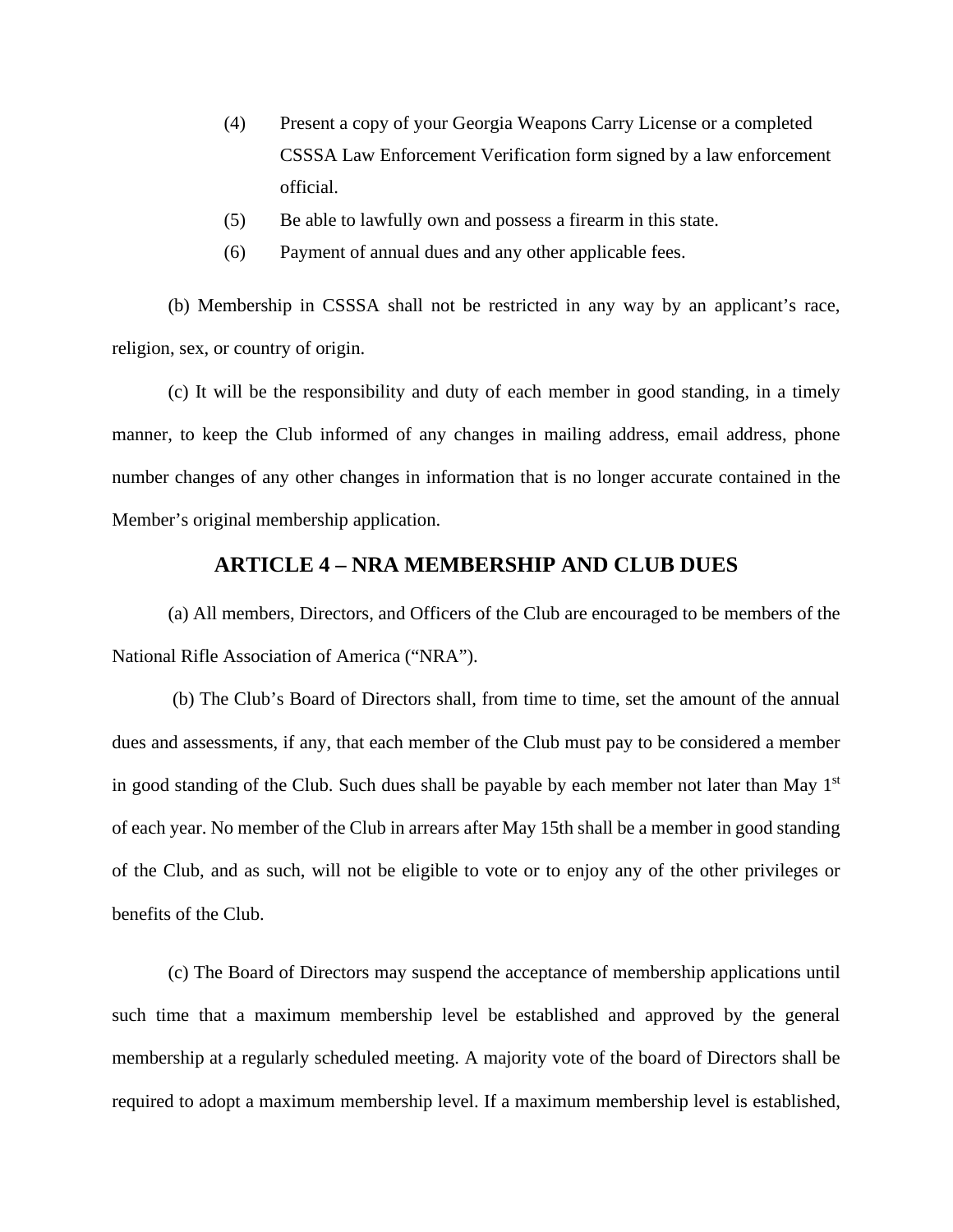the Board of Directors shall develop a procedure for the processing of applications once the maximum membership level is reached to create a "waiting list."

### **ARTICLE 5 – MEETINGS**

(a) Annual meeting. The annual meeting of CSSSA shall be held on a date and time to be determined by the President each calendar year. The Club Officers and Directors shall be elected at the annual meeting. If the annual meeting does not take place at the time fixed, it shall be held within a reasonable time thereafter. Notice of the time, place and matters to be covered at the Annual Meeting shall be given in writing, by electronic mail and posted on the Club website calendar, to all Club members in good standing not less than seven (7) days prior to the Annual Meeting. It is the responsibility of the member to provide the Club correct addresses for electronic mail and to review notices on the Club website.

(b) Regular Meetings. The regular business meetings of the club for the transaction of ordinary business shall be held at least quarterly at a date and time decided on at a preceding meeting or by notice by electronic mail (email), to all Club members in good standing not less than seven (7) days prior to the Regular Meeting.

(c) Special Meetings. A special meeting of the Club may be held at any time upon the call of the President, or upon the call of the Board of Directors, or upon the demand, in writing, stating the object of the proposed meeting, and signed by not less than 20% of the Club members then in good standing. Notice of the time, place, and subject of the meeting shall be given all Club Officers and Board members and Club members in good standing in writing by electronic mail (email) not less than seven (7) days prior to the date fixed for the holding of the meeting. The place of any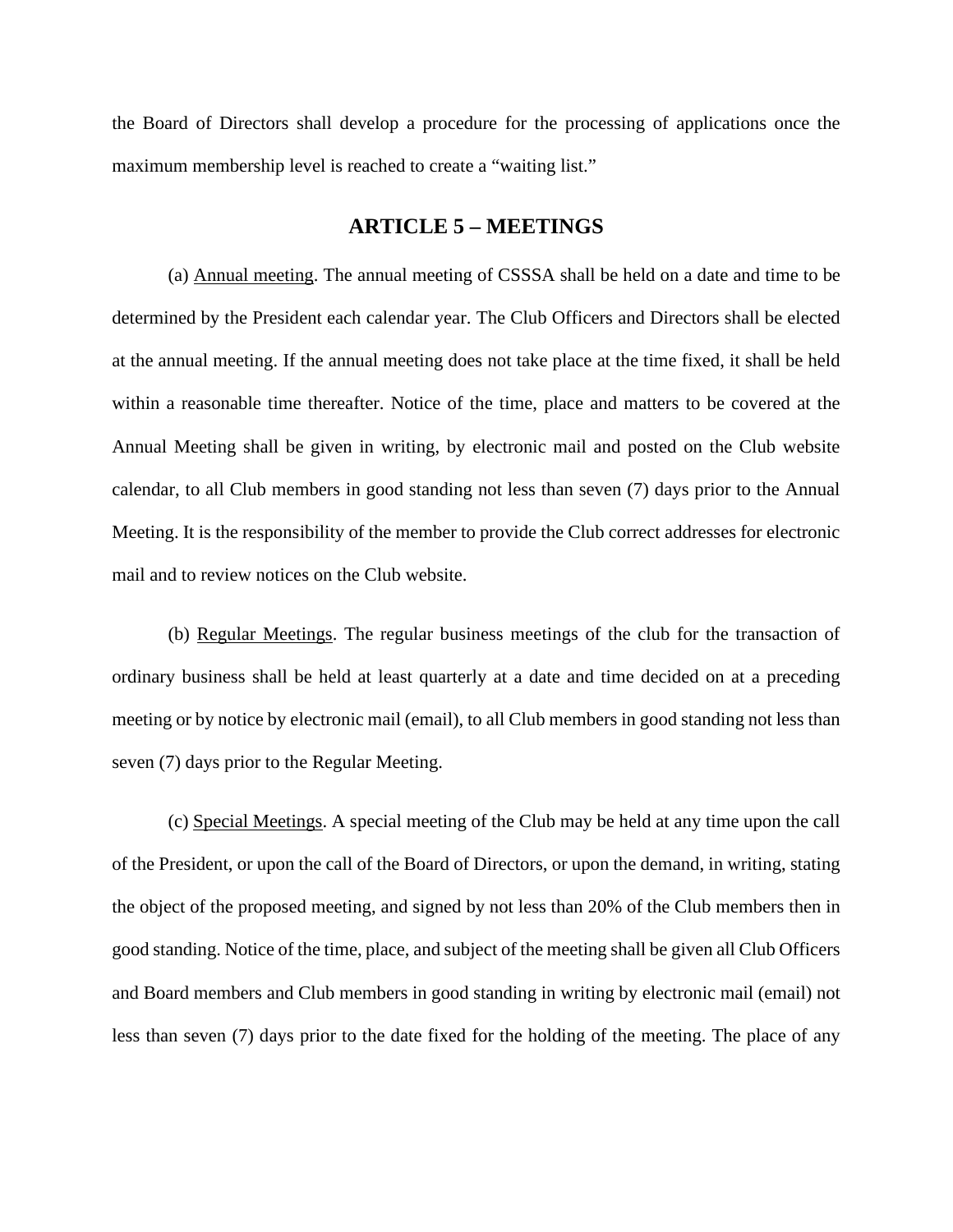such special meetings shall be at the Club range on Stubbs Road or such other place as shall be designated by the President.

(d) Quorum. Ten percent (10%) of the club members in good standing shall constitute a quorum at any meeting for the purpose of the conduct of Club business.

## **ARTICLE 6 – OFFICERS and BOARD of DIRECTORS**

(a) The Officers of the Club shall be a President, Vice-President, Secretary, and Treasurer. One person may serve as Secretary and Treasurer. The President, Vice President and Secretary shall constitute the Board of Directors of the Club. The Officers and Directors shall be elected by a majority vote of the members in good standing at the annual meeting of the Club. Directors shall hold office for a term of two (2) years, and/or will remain Directors until their successors have been elected, even if it exceeds the two (2) year term.

(b) The Board of Directors shall have general supervision and control of all the activities of the Club, and in furtherance of these responsibilities may take whatever actions and promulgate whatever rules and regulations and form and/or appoint whatever committees they in their best judgment find to be necessary to achieve the objectives of the Club, to include making agreements with other organizations and individuals, whether or not such agreements involve expenditures of Club funds or encumbrance of Club assets.

(c) Meetings of the Board of Directors shall be held either in conjunction with the regular business meetings of the Club or as regularly scheduled separate meetings.

(d) Decisions of the Board of Directors shall be made by a simple majority vote. A simple majority of board members present, and voting shall constitute a Quorum of the Board of Directors, and a majority vote of the Quorum shall be sufficient to approve action respecting Club business,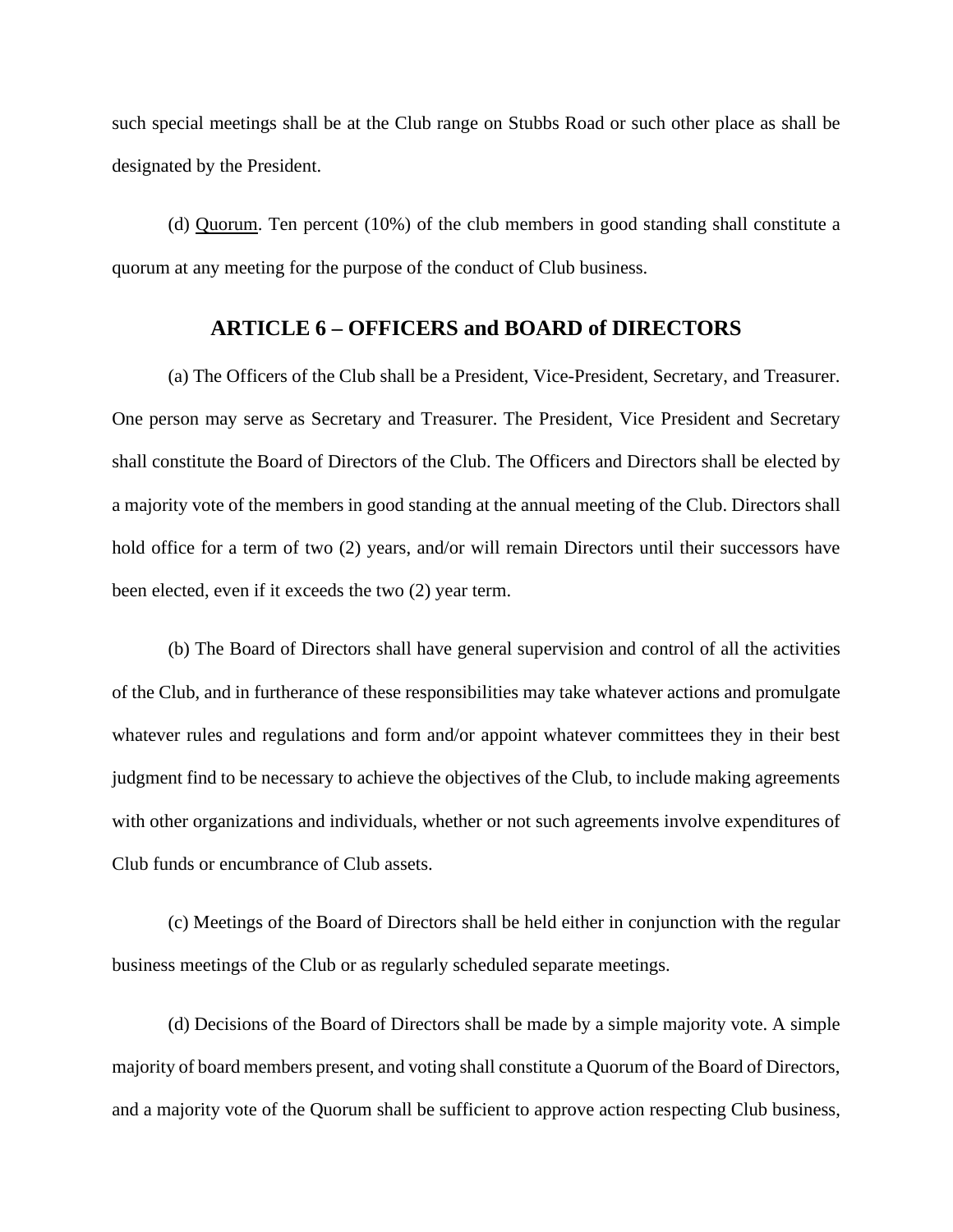except that for any action resulting in expenditure of Club funds greater than the amount of \$1,000 for non-budgeted items, or encumbrance of Club assets, which in that event, a vote of the full Board of Directors shall be required.

(e) Resignation of any Officer or Director may be accepted by the remaining members of the Board at any meeting of the Club or the Board. If an Officer or Director is absent from three (3) consecutive meetings without legitimate excuse, provided to and accepted by the Board, that position may be declared vacant.

(f) A vacancy for an Officer shall be filled through an election by the members of the Club shall be held within sixty (60) days of the vacancy to fill the expired term.

(g) A vacancy in the Board of Directors shall be filled by election of a new officer to replace the Officer/Board member that has vacated his or her seat. However, if more than two vacancies exist, a special meeting of the Club shall be called, and new Officers/Board members shall be elected to fill the vacancies until the date of the next annual meeting.

## **ARTICLE 7 – DUTIES OF OFFICERS**

(a) President. The President shall preside at all meetings of the Club, and the Board of Directors. The President shall be a member *ex officio,* of all regular and special committees of the club and shall perform such other duties required by the office.

(b) Vice-President. The Vice-President shall perform the duties of the President in the absence of, or at the request of, the President, and as requested by the President, shall assist in performance of the duties of the office of President.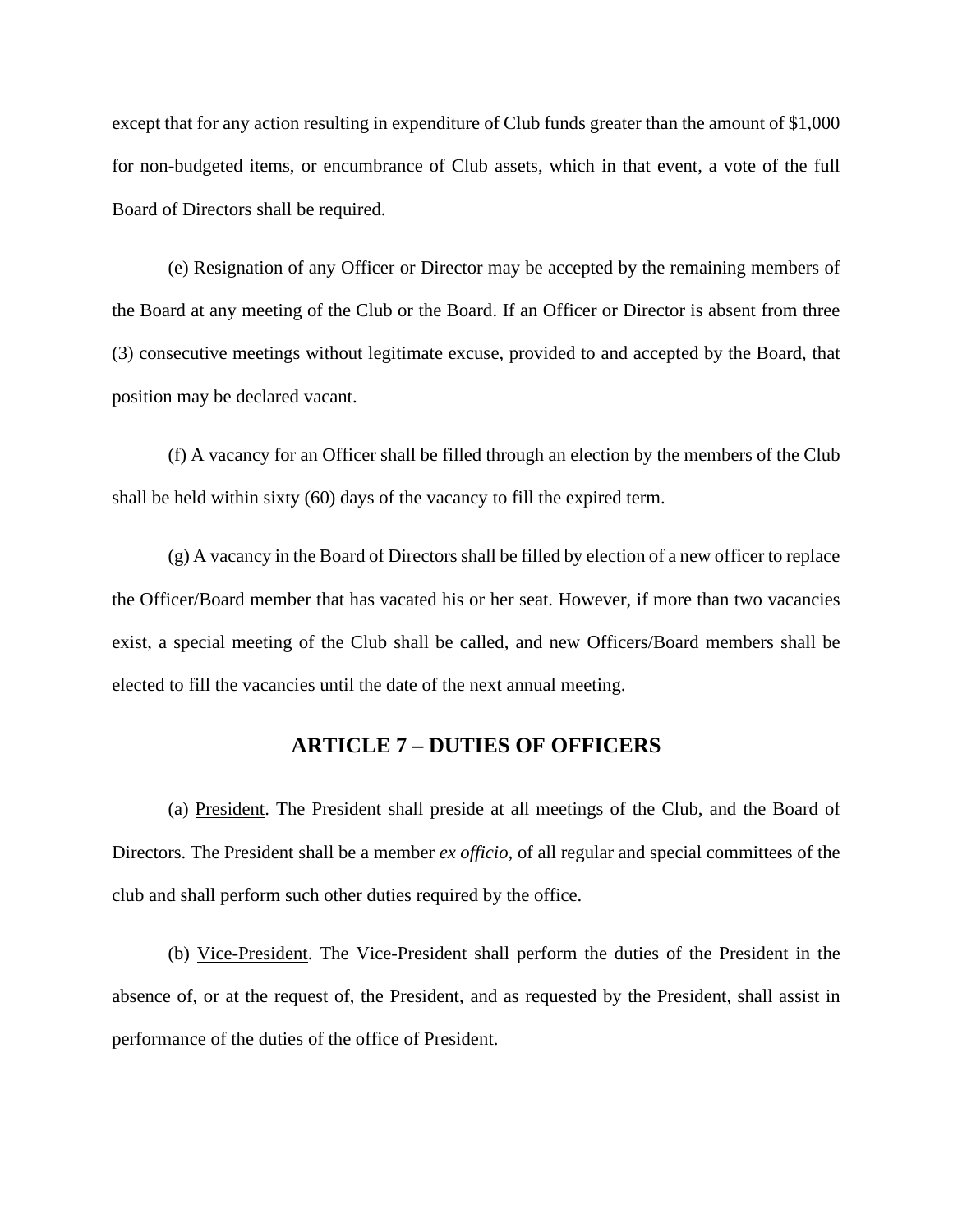(c) Secretary. The Secretary shall perform or cause to be performed all activities necessary, including maintaining an up-to-date membership roll, the preparation and forwarding of reports required of the Club by the National Rifle Association, Civilian Marksmanship Program, and the Georgia Sport Shooting Association. The Secretary shall also be responsible for re-affiliating the Club annually with the National Rifle Association, Civilian Marksmanship Program and the Georgia Sport Shooting Association. The Secretary shall notify the Board of Directors, and Club members in good standing, of the annual meeting, any special meetings, and all regular meetings of the Club. The Secretary shall keep a true record of all meetings of the Board of Directors, and the Club and shall have custody of the books and papers of the Club, except the Treasurer's book of accounts. The Secretary shall present a membership report at the annual meeting. All applications for membership in the Club shall be made to the Secretary who shall provide the President and Board of Directors all information necessary for an applicant's membership consideration.

(d) Treasurer. The Treasurer shall have charge of all funds of the Club and will place the same in such bank or banks as may be approved by the Board. Such monies shall be withdrawn only by check signed by the Treasurer or in the Treasurer's absence, the President, for the payment of all regular expenses incurred by the Club. The Treasurer shall be responsible for the collection of all dues and fees. The Treasurer shall keep an accurate account of all Club financial transactions and shall render a detailed report with vouchers at any meeting of the Board of Directors when requested and shall present an annual financial report to the Club at the annual meeting.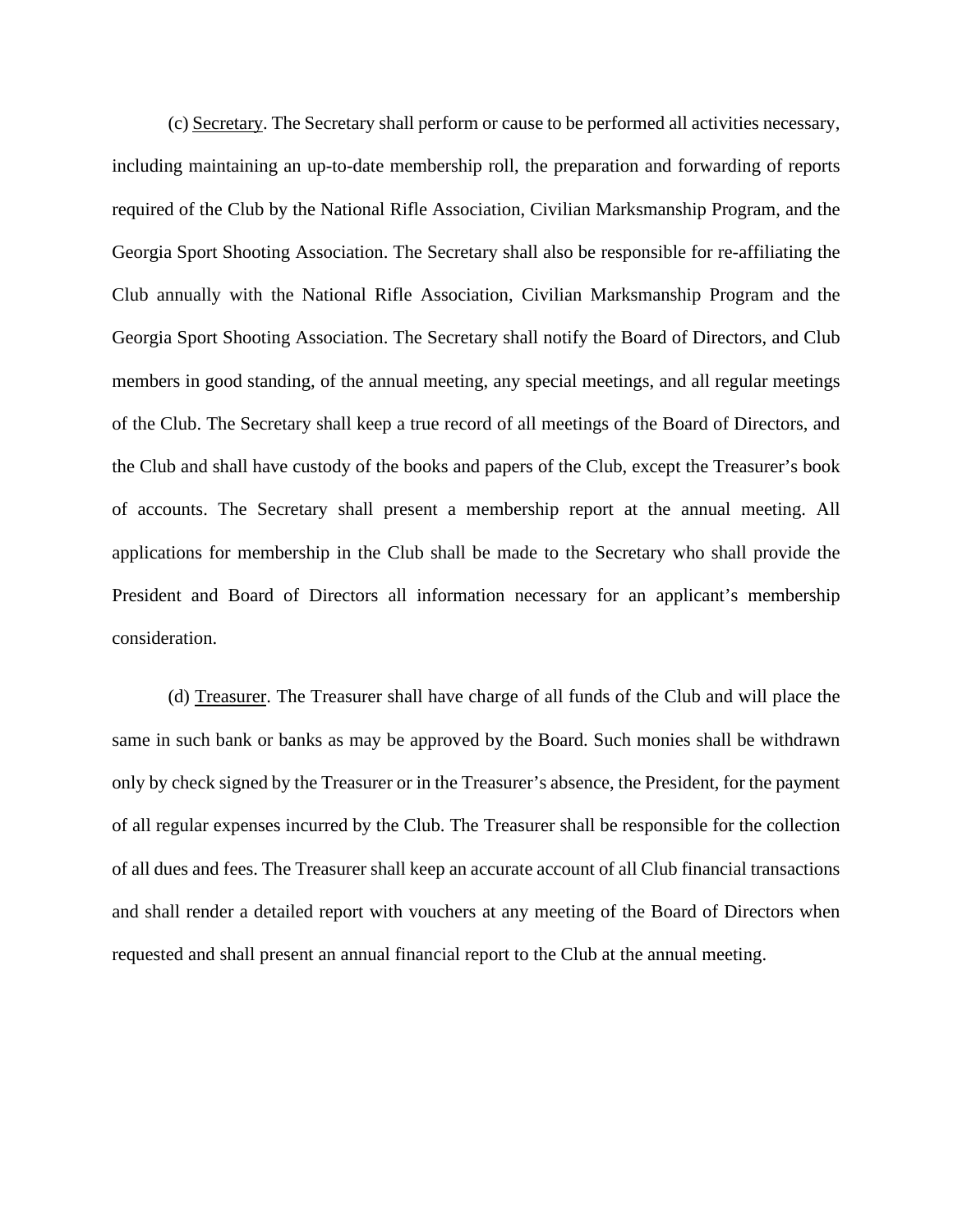#### **ARTICLE 8 – DISCIPLINE**

(a) No CSSSA Officer or Director may be removed or suspended except by a two-thirds (2/3) vote of Club members in good standing present at a special meeting called specifically for that purpose. No such meeting may be held unless fifteen (15) days notice, in writing, is given to the Officer or Director of the reasons for the proposed removal or suspension, to include the time and place of the special meeting at which such ballot on the Officer's or Director's removal or suspension is to be taken. At such meeting, the Officer or Director shall be given a full hearing.

(b) Any Club member may be suspended or expelled from the Club for any cause deemed sufficient by the Board of Directors by a majority affirmative vote of the Board at any regular or special meetings of the Board of Directors. No vote on suspension or expulsion may be taken unless at least fifteen (15) days' notice in writing has been given to the Club member of the charges preferred and of the time and place of the meeting of the Board of Directors at which such charges shall be considered. At such meeting, the member under charges to be suspended or expelled from the Club will be given a full hearing before the Board of Directors.

(c) Charges against any Officer or member of the Club seeking disciplinary action, including expulsion or suspension, may be brought before the Board of Directors by any Club member in good standing. Any Officer of Director facing disciplinary action shall be automatically recused and excluded from any Board discussions or voting concerning the charges pending against said Officer or Director. All charges requesting disciplinary action by the Board shall be in writing, and clearly state the facts relied upon to support the charges. The charges must be accompanied by any affidavits, exhibits or any other evidence to be used in support of the charges. Such charges shall be filed with the Secretary, who will immediately notify the President. The President will immediately call a meeting of the Board of Directors to hear the charges. The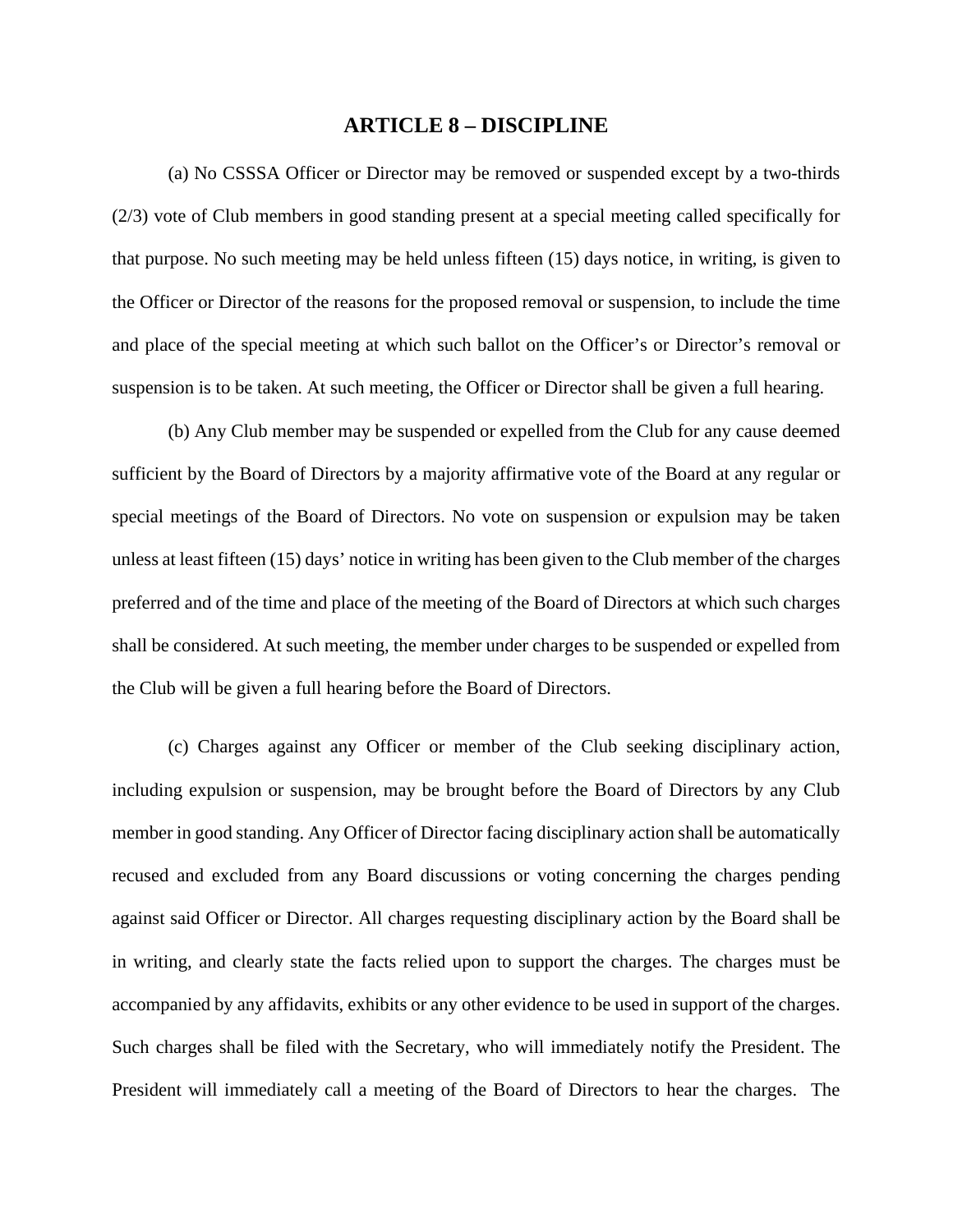hearing shall be held within thirty (30) days of the filing of the charges with the Secretary. The Secretary will give at least fifteen (15) days' notice in writing of the meeting to each member of the Board and to the accuser and the accused, which notice will be in writing and will include a copy of the charges as filed and any supporting affidavits, exhibits or other supporting evidence.

#### **ARTICLE 9 – MATCH RULES**

All formal firearms competitions held by the Club will be governed by the rules and regulations established by the sanctioning body for such competitions. However, the Club's Match Director for any event is permitted to make certain changes in the events provided that there is no compromise of any safety regulation or requirement.

#### **ARTICLE 10 – RULES and REGULATIONS**

The Board of Directors shall adopt, publish, and maintain a set of Rules and Regulations which all members and their guests must abide by. These rules shall be appended to the bylaws and will be provided to all members and prospective applicants. Copies of the Rules and Regulations shall be posted on the Club website.

#### **ARTICLE 11 – RESERVED**

#### **ARTICLE 12 – RANGE USE**

(a) The Range will be open to use from sunup to sundown, every day of the week. Members may use the range facilities anytime during these hours of operation as long as the use does not conflict with an event or match posted on the Club website calendar. If a member wishes to reserve a range for a particular event or match, the Member must contact the Chief Range Safety Officer (CRSO) or the Club President to request reservation of a range(s) for a match or special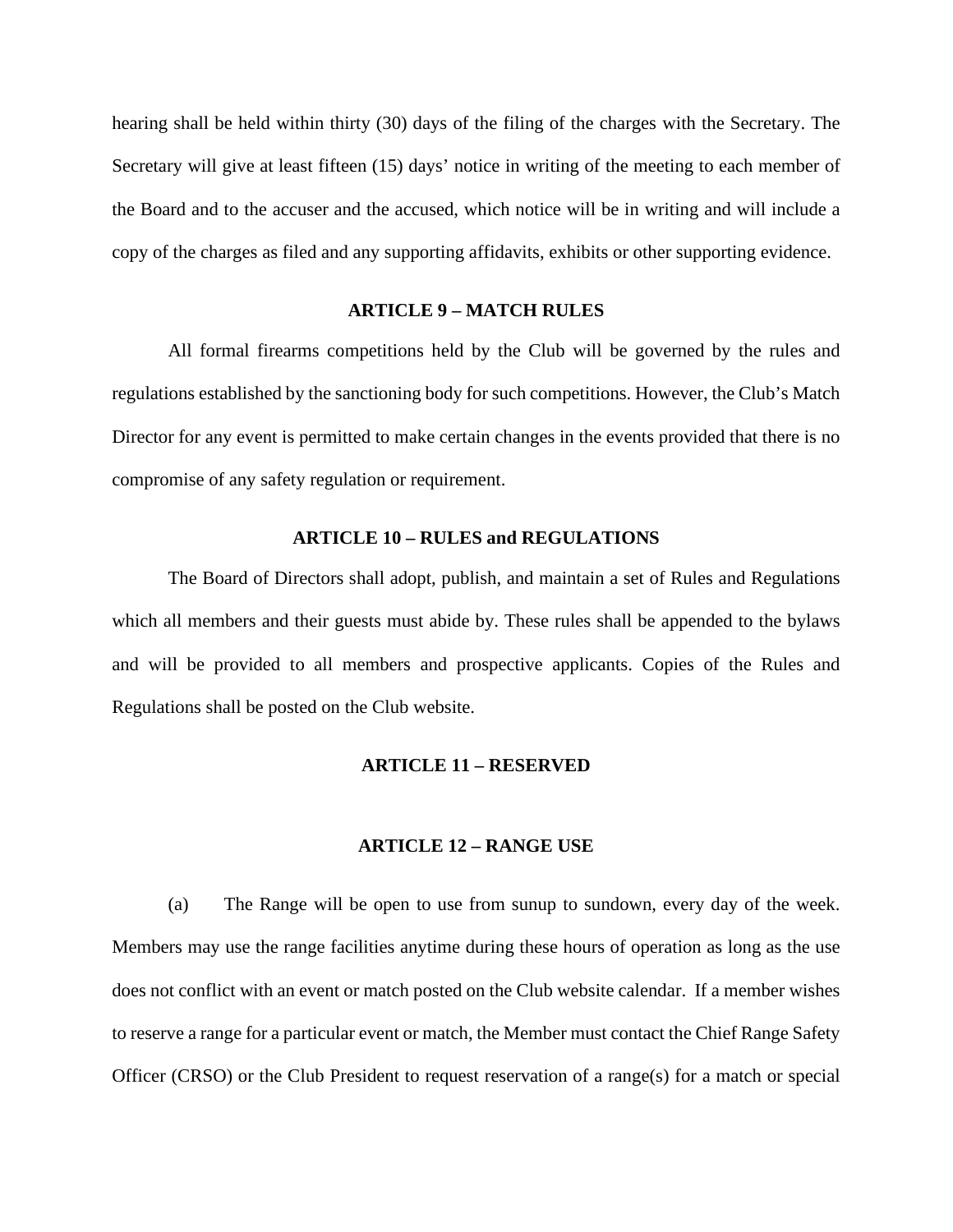event. The CRSO or President may approve such a request and if approved, the special event or match will be added to the Club calendar posted on the Club website. If a fee is to be charged to a Member or to the public to attend the match or special event, each person attending must sign a liability waiver form approved by the Board and abide by all Club Range Rules.

(b) All participants and observers of any special event or match must sign a waiver of liability form approved by the Board of Directors. It shall be the responsibility of the member hosting or requesting the special event or match, to obtain a signature on the approved waiver of liability form and return said approved waiver of liability form to the Chief Range Safety Officer within five (5) business days after the special event or match has ended. Failure of the member to obtain signed waivers of liability may result in non-approval of future requests for a special event or match.

(d) Any fees or costs that are required by any sponsoring or governing entity, such as the NRA, will be collected and transmitted to the sponsoring or governing entity by the member hosting or conducting the special event or match.

#### **ARTICLE 13 – AMENDMENTS**

Any amendment to these Bylaws may be proposed by the Board of Directors or by any Club member in good standing at any regular meeting of the Club or special meeting called for the purpose. Any such proposed amendment must be voted upon by and approved by the Board of Directors and by a quorum of Club members in good standing at a regular or special meeting called for the purpose, provided that a copy of the approved amendments has been sent to each Club member in good standing by electronic mail to those who have provided an electronic mail address, or by United States mail to those who do not have electronic mail or whose electronic mail was